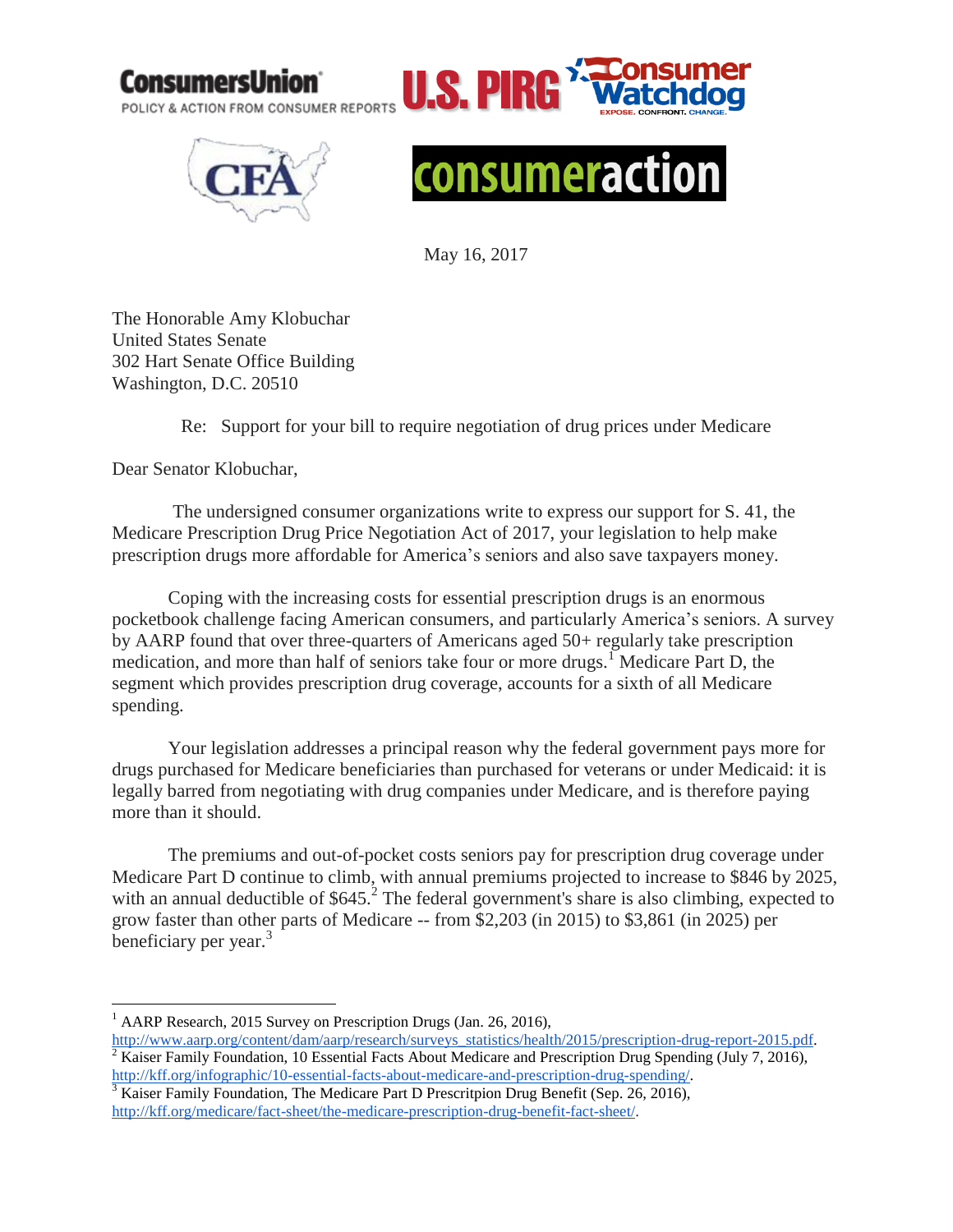Seniors and taxpayers are shouldering the burden of high drug prices and high profits to drug manufacturers and other companies in the prescription drug supply chain. When the Medicare Modernization Act was passed in 2003, lawmakers were hopeful that private pharmacy benefits managers, "PBMs," would be able to negotiate significant rebates from drug companies that could be passed along to seniors in lower prices, and in savings for the Medicare program. But the Veterans Administration, which is able to negotiate directly, pays less than Medicare for prescription drugs.

Ten-thousand seniors age into Medicare *every day.<sup>4</sup>* The government should be allowed to represent those people in the marketplace, just as it does for veterans. Medicare's massive volume -- 41 million enrollees -- puts the government in a strong negotiating position to obtain a good deal for Medicare plans, and for taxpayers.

This policy change already enjoys widespread public support -- 83% according to the Kaiser Family Foundation. <sup>5</sup> And we are encouraged that President Trump has also expressed support for it.

As Congress considers a range of proposals to address rising prescription drug costs, enacting the Medicare Prescription Drug Price Negotiation Act of 2017 is a common-sense step to improve how Medicare works for providing prescription drugs. 6 In moving forward with your proposal, we urge you to consider additional steps to ensure that the savings obtained by Medicare plans are passed along to seniors, to ensure that negotiations do not lead to restrictions in the availability of essential medications to seniors, and to ensure that prices negotiated by Medicare are publicly available for use as a benchmark for other health plans negotiating with drug companies.

We applaud you and your cosponsors, Senators Richard Blumenthal, Jeanne Shaheen, Tammy Baldwin, Angus King, Sherrod Brown, Patrick Leahy, Al Franken, Tim Kaine, Maggie Hassan, Cory Booker, and Chris Murphy for your leadership on this important consumer pocketbook issue.

Sincerely,

 $\overline{a}$ 

Consumers Union Consumer Action Consumer Federation of America Consumer Watchdog U.S. PIRG

 $<sup>4</sup>$  Dan Diamond, 10,000 People Are Now Enrolling in Medicare – Every Day, Forbes (July 13, 2015),</sup> [http://www.forbes.com/sites/dandiamond/2015/07/13/aging-in-america-10000-people-enroll-in-medicare-every](http://www.forbes.com/sites/dandiamond/2015/07/13/aging-in-america-10000-people-enroll-in-medicare-every-day/#7e334d605e07)[day/#7e334d605e07.](http://www.forbes.com/sites/dandiamond/2015/07/13/aging-in-america-10000-people-enroll-in-medicare-every-day/#7e334d605e07)

<sup>&</sup>lt;sup>5</sup> Kaiser Health Tracking Poll: August 2015, [http://kff.org/health-costs/poll-finding/kaiser-health-tracking-poll](http://kff.org/health-costs/poll-finding/kaiser-health-tracking-poll-august-2015/)[august-2015/.](http://kff.org/health-costs/poll-finding/kaiser-health-tracking-poll-august-2015/)

 $6$  Kaiser Family Foundation, 10 Essential Facts About Medicare and Prescription Drug Spending (July 7, 2016), [http://kff.org/infographic/10-essential-facts-about-medicare-and-prescription-drug-spending/.](http://kff.org/infographic/10-essential-facts-about-medicare-and-prescription-drug-spending/)